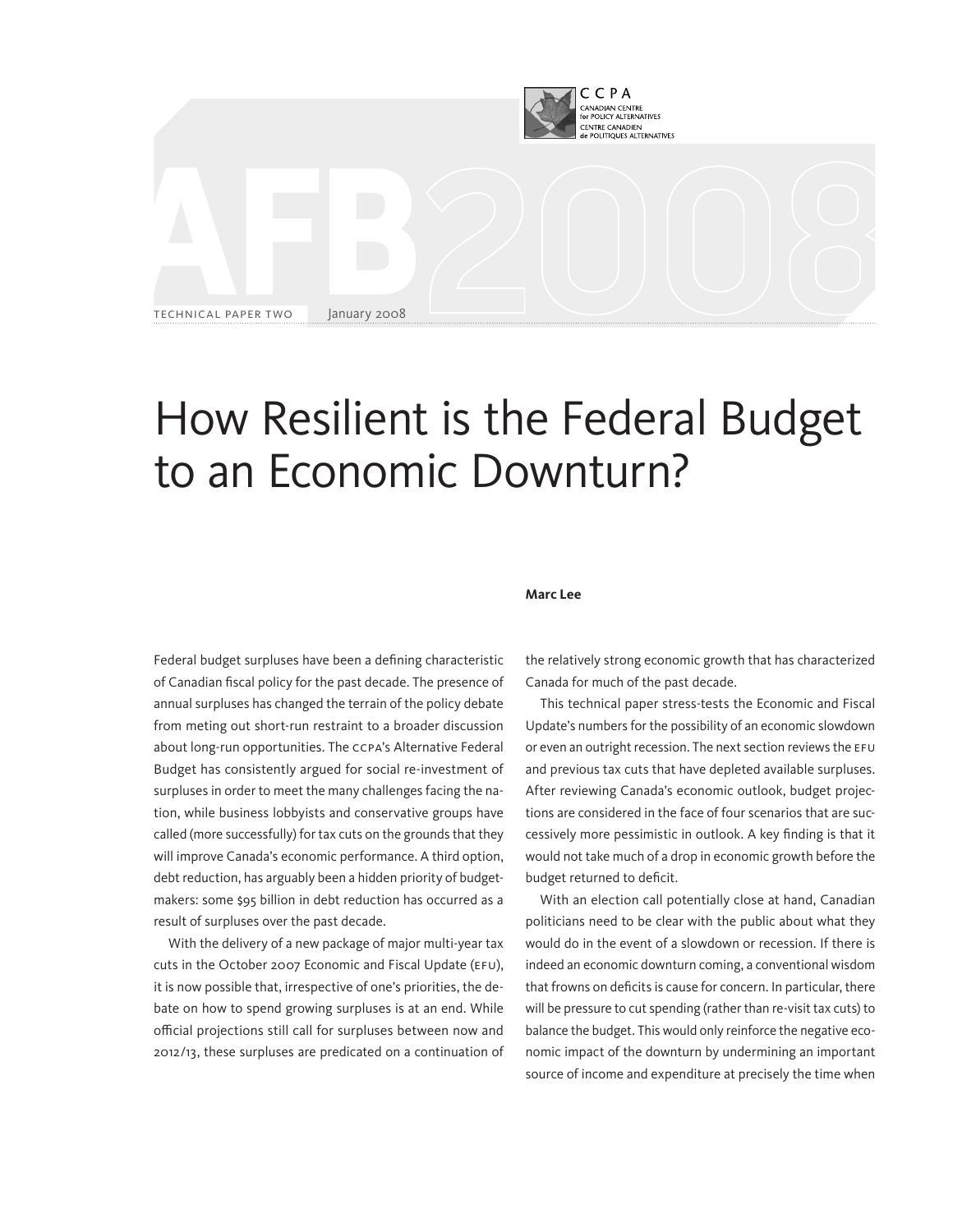|                  | $2007 - 08$ | $2008 - 09$ | $2009 - 10$ | $2010 - 11$ | $2011 - 12$ | 2012-13 |
|------------------|-------------|-------------|-------------|-------------|-------------|---------|
|                  |             |             |             |             |             |         |
| Corporate income |             |             | /۰۹         |             | 11.5        | .4.8    |
| Personal income  | 12.3        | 10.3        | 10.1        | 10.3        | 10.6        | 11.2    |
| GS1              | 7.1         | 12.O        | 12 h        | 13.2        | 13.7        | 14.2    |
| Total            | 20.5        | 28.2        | 30.6        | 32.8        | 35.8        | 40.2    |

**TABLE 1** The Cost of 2006 and 2007 Tax Cuts (\$Billions)

it is most needed. Instead, the government can and should be prepared to run a deficit, if necessary.

# Tax Cuts in the Economic and Fiscal Update

Prior to the October Economic and Fiscal Update, estimates for 2007/08 and subsequent years pointed to swelling federal surpluses. However, the tax cuts announced in the EFU have greatly eroded the fiscal capacity of the federal government. These include:

- The second one-percentage-point cut to the GST cut, to 5% as Jan. 1, 2008. This move delivers on an election promise for the Harper government much earlier than anticipated.
- An acceleration and deepening of corporate income tax rate reductions. The 2007 federal corporate income tax rate of 22% will fall to 15% by 2012, a drop of one-third.
- A restoration of the 15% bottom personal income tax rate that the Liberals had tabled prior to the 2006 election, and that the Conservatives raised to 15.5% to help pay for their first-round GST cut. The basic personal exemption (the threshold for paying income tax) was increased for 2007 and  $2008.<sup>1</sup>$

The EFU tax cuts build on tax cuts announced in the 2006 and 2007 budgets. Fully phased in, the total revenue loss from the EFU is \$14.7 billion per year by 2012/13. But if these previously-announced tax cuts are taken into consideration, the projected total revenue loss from Conservative tax cuts by 2012/13 is an alarming \$40.2 billion per year. **Table 1** shows the revenue loss by type of tax for 2007/08 and over the subsequent five years.

While much attention has been paid to GST cuts, corporate income tax cuts (i.e., the total drop in statutory rate from 22% to 15%) will cost the Treasury more when fully phased in (\$14.8 billion per year in 2012/13). This figure is greater than either the two-percentage-point cut in the GST (\$14.2 billion) or the combined 2006 and 2007 personal income tax cuts (\$11.2 billion). Moreover, the corporate income tax cuts are essentially an upper-income tax cut,<sup>2</sup> and, despite being very costly to the Treasury, they are unlikely to have any significant economic impact (more on this in the final section).

## A More Pessimistic Economic Outlook

In spite of some troubling developments in the U.S., the possibility of an economic downturn has not been adequately considered by policy-makers in Canada. On the home front, real GDP has not dropped in Canada since 1991, and, apart from a dip below 2% growth in 2001 (a year the U.S. economy went into recession), real GDP growth has been strong for a decade. Moreover, the unemployment rate in recent years has dropped to levels not seen since the early 1970s. As the U.S. economy has sagged through 2007, the Canadian economy has continued to grow, although with some signs of slowing.

The relative strength of the Canadian economy in 2007 visà-vis the U.S. has led some commentators to argue that this represents a "decoupling" of the Canadian and U.S. economies — that it is a "myth that every time the U.S. sneezes, Canada catches a cold."<sup>3</sup> There is indeed some evidence that Canada is less dependent on the U.S. economy in 2008 than in the recent past. Exports to the U.S. as a share of GDP have been declining since 2001, and in 2007 dropped back to levels last seen in the mid-1990s. The total share of Canadian exports going to the U.S. has also declined somewhat, although three-quarters of Canadian exports are destined south of the border.<sup>4</sup>

While there may be some decoupling with the U.S., there is no reason to expect that Canada is fully disconnected, given such close trade and investment ties. If the U.S. economy goes into a recession, there is every reason to believe that there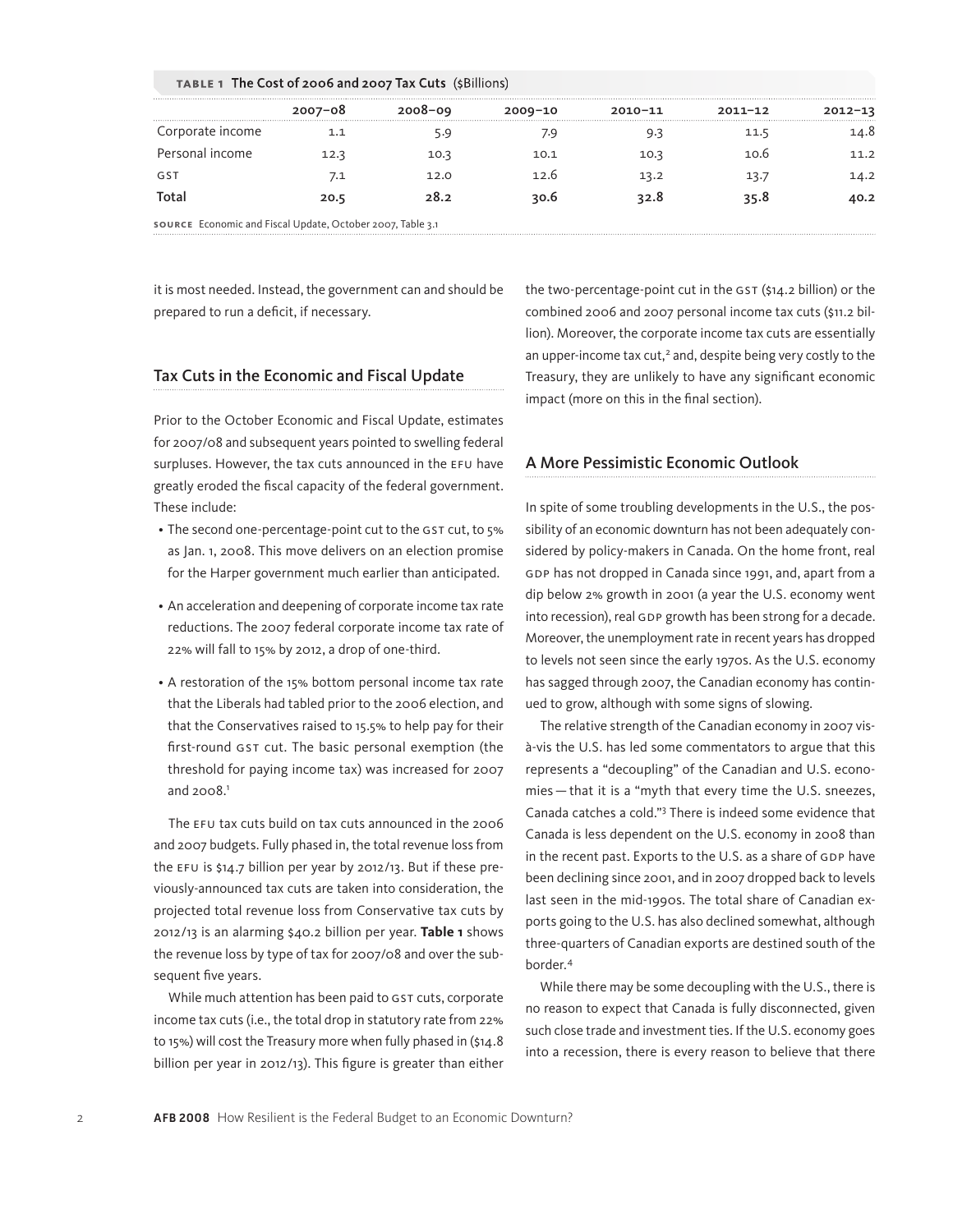will be knock-on effects in Canada, and policy-makers need to prepare for that possibility.

The overall outlook for the U.S. economy is more pessimistic than for Canada, according to major private-sector forecasters. Forecasters tend to fall into two camps. Many support the view that, after a slowdown in 2007, U.S. economic growth will regain strength through 2008, and will essentially be back to business-as-usual within 12 months. Others have taken a more pessimistic line, based on the deflating housing bubble and the related and ongoing impact of the sub-prime mortgage debacle on financial markets. This latter camp puts the odds of a U.S. recession in 2008 at 50% or greater, and some believe the U.S. economy was already in recession as of the fourth quarter of 2007.5

For Canada, the slowdown in U.S. demand is compounded by the appreciation of the Canadian dollar by 60% (from its all-time low) in 2002. While robust global demand and high commodity prices have boosted the Canadian resource sector (most notably in Western Canada), the macroeconomic picture has not been pretty for manufacturing in Central Canada. Job losses in manufacturing by late 2007 exceeded 300,000 compared to peak levels in 2002.

Forecasters have been lowering their estimates for Canadian economic growth in recent months, and historically have tended to be excessively bullish until the economy was actually in recession. Domestic factors may also play a role in a slowdown story (the EFU sees any downside to the Canadian economy as purely the consequence of external factors). There is evidence that Canada's housing boom is easing, and this will have impacts on real estate and residential construction employment. Fortunately, Canada has not seen the excesses of the type made infamous by the U.S. sub-prime debacle, and a trend toward lower interest rates by the Bank of Canada will help. But the tally of losses by Canadian banks and pension funds from investments in U.S. sub-prime mortgages has been growing. This may lead to banks and other lenders tightening up credit and charging higher rates for mortgages and loans themselves, as has already occurred over the past year.

In December, the Bank of Canada lowered its overnight rate by one-quarter percentage point, signaling a shift (at least, temporarily) away from a narrow obsession with rising inflation to more general concerns about the state of financial markets and the overall economy. However, as discussed in the final section, this move will have little effect on longer-term rates. As unease about the state of the economy has spread among forecasters and the Bank of Canada, it has also caught the attention of Prime Minister Harper and Finance Minister Flaherty (as stated in end-of-2007 commentaries). But overall, the possibility of an economic slowdown has not been reflected in the narrative told in October's Economic and Fiscal Update.

## Implications for the Federal Fiscal Framework

This section models the impact of an economic slowdown on the federal budget. The EFU itself reports that a one-percentage-point drop in real GDP would lead to a negative change in the budget balance of \$2.8 billion. Given that the EFU introduces \$9.4 billion in tax cuts in 2008/09, leaving a planning surplus of \$4.4 billion, a slowdown could easily turn surpluses into deficits.

**Table 2** shows the EFU baseline revenues, expenditures, deficits and underlying GDP growth assumptions for 2007/08 and the next three budget years. Four scenarios of slowdown are tested relative to this baseline, each increasingly more pessimistic (see **Figure 1** and, at the end of this paper, **Table 3**).<sup>6</sup> Growth estimates for the non-recession years of 2007 and 2010 are the same as the EFU baseline in all scenarios, with a slowdown or recession modeled for 2008 with recovery beginning in 2009.

Scenario 1 models a moderate slowdown. Nominal GDP growth in 2008 eases from the EFU forecast of 4.8% to 3.0%, then recovers somewhat in 2009 to 3.5% before resuming the EFU forecast of 4.4% growth in 2010. In this case, the surplus largely disappears in 2008/09, although the budget balance is still in the black at \$831 million, or 0.1% of GDP. But in 2009/10, the budget does turn to a deficit of \$2.4 billion, before recovering to a very small surplus of \$600 million in 2010/11.

Scenario 2 represents a major slowdown, though not outright recession. Nominal GDP growth slows to 2.0% in 2008, recovers to 3.0% in 2009, and reverts to the EFU baseline of 4.4% in 2010. In this scenario, the budget turns to a deficit of \$1.5 billion in 2008/09, growing to \$6 billion in 2009/10 before falling back to \$3.2 billion in 2010/11.

Scenarios 3 and 4 model actual recessions rather than slowdowns. Technically, a recession is a drop in real (or inflationadjusted) GDP for two or more consecutive quarters. We model changes in nominal GDP because the federal budget is also presented in nominal terms. Thus, a 1% nominal growth rate in 2008 translates into a -1% real growth rate if inflation is 2%. There is some variability inherent in estimating inflation rates in the course of a downturn. For example, a consumer-led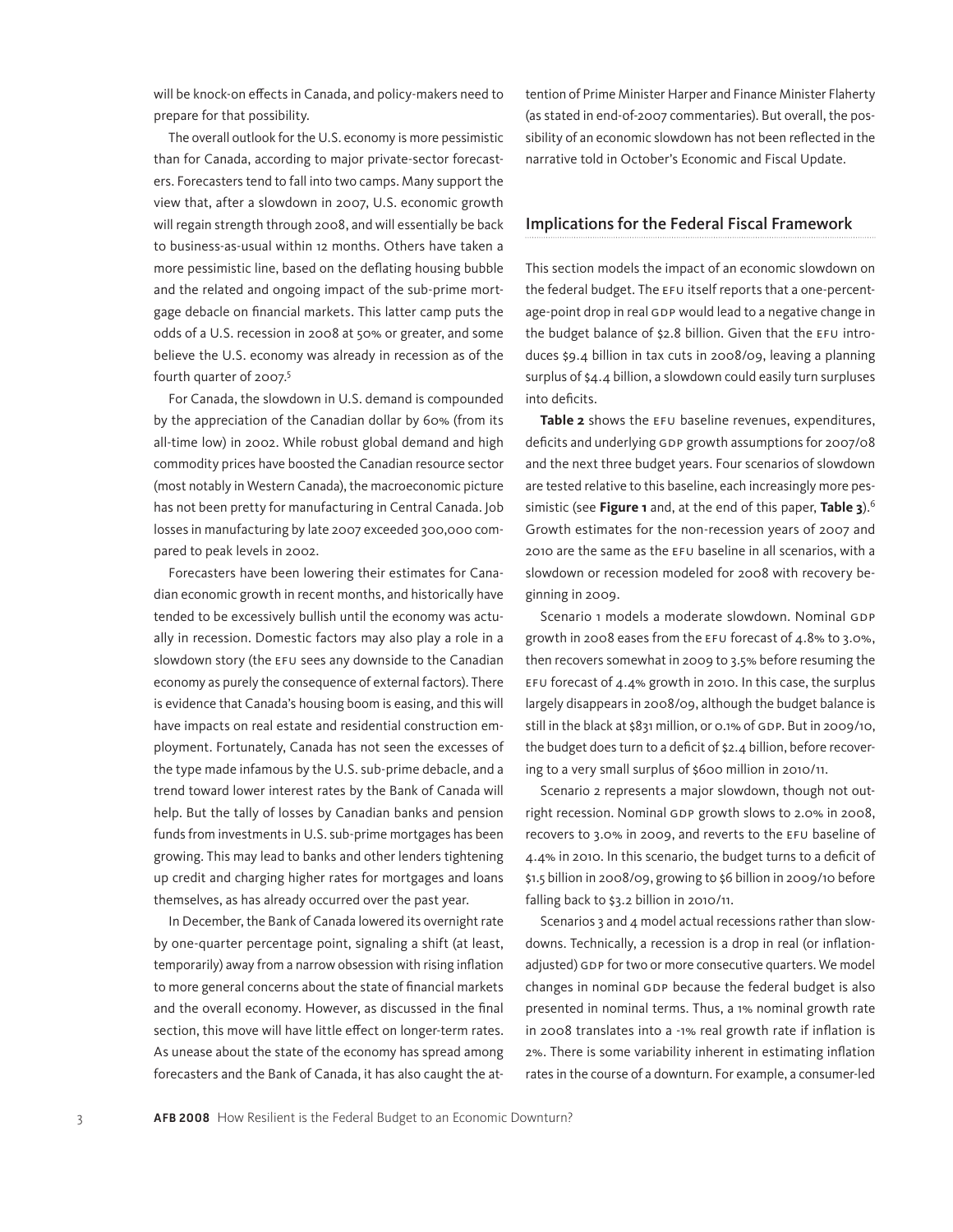|                                            | Actual      |             |             |             |             |             |             |             |
|--------------------------------------------|-------------|-------------|-------------|-------------|-------------|-------------|-------------|-------------|
| <b>Budgetary Transactions (\$Millions)</b> |             |             |             |             |             |             |             |             |
|                                            | $2005 - 06$ | $2006 - 07$ | $2007 - 08$ | $2008 - 09$ | $2009 - 10$ | $2010 - 11$ | $2011 - 12$ | $2012 - 13$ |
| Revenue                                    | 222,203     | 235,966     | 243,895     | 245,780     | 255,400     | 266,695     | 277,810     | 288,905     |
| Program Spending                           | 175,213     | 188,269     | 198,365     | 207,625     | 216,970     | 225,145     | 233,695     | 242,880     |
| Debt Service                               | 33,772      | 33,945      | 34,000      | 33,700      | 34,200      | 34,000      | 33,900      | 33,300      |
| <b>BUDGET BALANCE</b>                      | 13,218      | 13,752      | 11,530      | 4,455       | 4,230       | 7,550       | 10,215      | 12,725      |
| Closing Debt<br>(Accumulated Deficit)      | 481,499     | 467,268     | 455,738     | 451,283     | 447,053     | 439,503     | 429,288     | 416,563     |
| <b>Macroeconomic Indicators</b>            |             |             |             |             |             |             |             |             |
|                                            | 2005        | 2006        | 2007        | 2008        | 2009        | 2010        | 2011        | 2012        |
| Nominal GDP                                | 1,375,080   | 1,446,307   | 1,531,639   | 1,605,158   | 1,680,600   | 1,754,547   | 1,831,747   | 1,912,344   |
| Annual Growth                              | 6.2%        | 5.2%        | 5.9%        | 4.8%        | 4.7%        | 4.4%        | 4.4%        | 4.4%        |
| Budgetary Indicators as Percentage of GDP  |             |             |             |             |             |             |             |             |
|                                            | $2005 - 06$ | $2006 - 07$ | $2007 - 08$ | $2008 - 09$ | $2009 - 10$ | $2010 - 11$ | $2011 - 12$ | $2012 - 13$ |
| Revenues/GDP                               | 16.2%       | 16.3%       | 15.9%       | 15.3%       | 15.2%       | 15.2%       | 15.2%       | 15.1%       |
| Program Spending/GDP                       | 12.7%       | 13.0%       | 13.0%       | 12.9%       | 12.9%       | 12.8%       | 12.8%       | 12.7%       |
| Debt/GDP Ratio                             | 35.0%       | 32.3%       | 29.8%       | 28.1%       | 26.6%       | 25.1%       | 23.4%       | 21.8%       |

# **TABLE 2** Baseline Projections from Economic and Fiscal Update

**SOURCE** Finance Canada, Economic and Fiscal Update, October 2007. Budget date from Tables 2.3, 2.4, and 2.5; economic growth projections for 2007 forward from Table 1.1.



## **FIGURE 1** Impact of Economic Slowdown on Federal Budget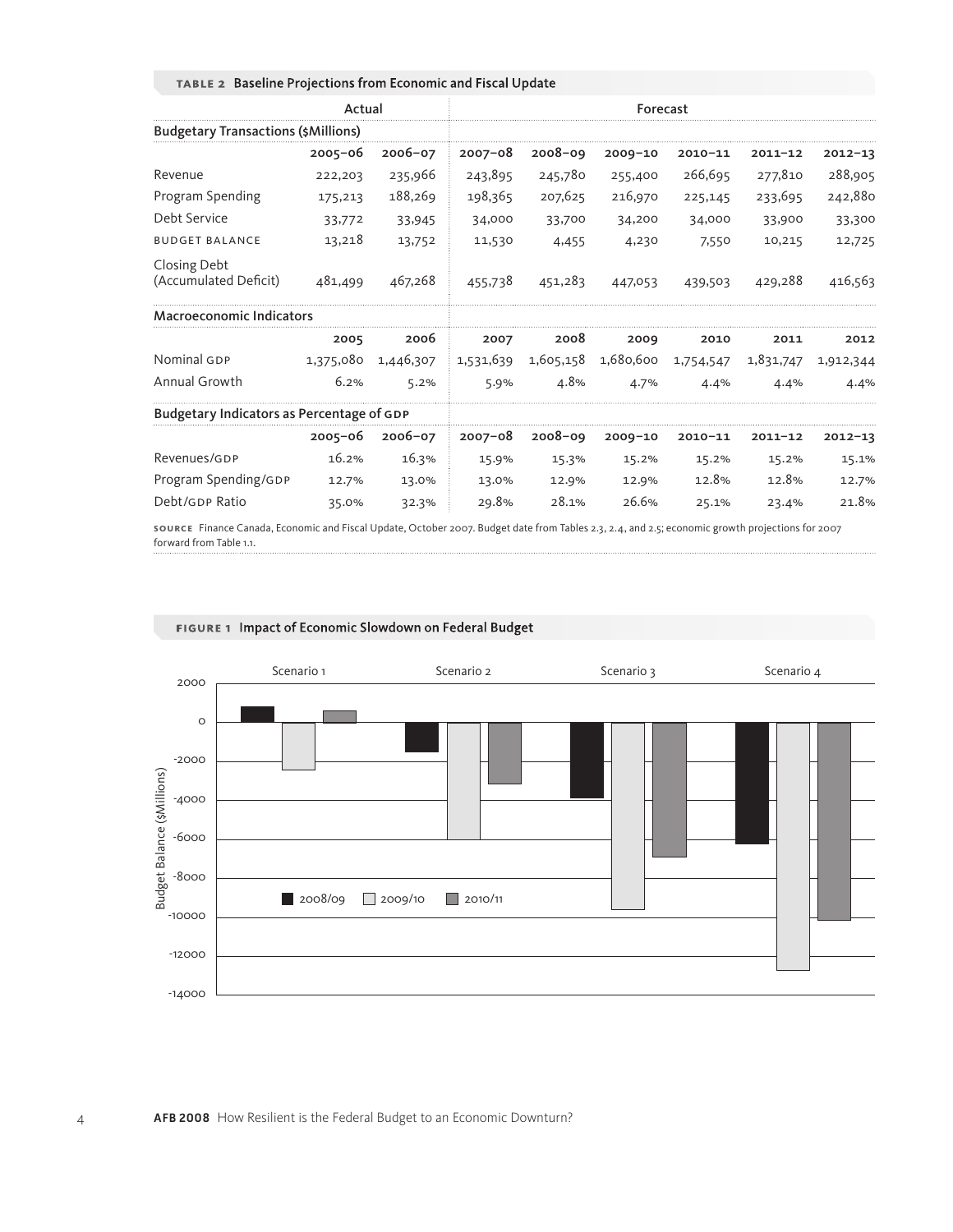downturn will have the effect of lowering inflation, but, if the price of oil continues to climb, it may put upwards pressure on inflation. It is fair to assume a 2% rate of inflation going forward as this is the mid-point of the Bank of Canada's target range.

Scenario 3 models a mild recession in 2008, followed by a recovery in 2009 and 2010. Nominal GDP growth falls to 1% in 2008, recovers to 2.5% in 2009, and then resumes the EFU baseline of 4.4% for 2010. In this scenario, the deficit is \$3.9 billion in 2008/09, grows to \$9.6 billion in 2009/10, and then falls to \$6.9 billion in 2010/11.

Finally, scenario  $4$  is the most pessimistic of all. It models zero nominal GDP growth in 2008, and 2.2% growth in 2009 (in real terms, this would represent a rather strong recession in 2008 followed by a year of zero real growth) before resuming 4.4% growth in 2010. Accordingly, deficits are larger, at \$6.2 billion in 2008/09, rising to \$12.7 billion in 2009/10, and then falling to \$10.1 billion in 2010/11.

In terms of tipping the fiscal balance, a nominal GDP growth rate in 2008 under 2.65% will lead to a deficit for the 2008/09 fiscal year. The policy question, of course, is what should be done in response to a recession.

### Fiscal Policy in a Downturn

With an election call imminent, it is important that political leaders tell the public what their plans are should the economy go into a slowdown or outright recession. In particular, what fiscal actions should be taken in terms of taxes and spending, and would they run a deficit if necessary? The prospect of a downturn puts the recent tax cuts into sharp relief: should the government hold the line on its tax cuts as its primary policy response? And what would happen to the Tax Back Guarantee—a gimmick that converts savings on debt interest payments arising from surpluses into tax cuts—should surpluses turn to deficits (i.e., does it become a Tax Increase Guarantee)?

In response to a downturn, the government should be prepared to run a deficit. Personal and corporate income tax revenues, and GST revenues, will minimally slow, and possibly decline. Automatic stabilizers, such as the Employment Insurance program, have been greatly weakened since the mid-1990s, but in the face of a downturn they will push the budget towards deficit. EI surpluses have already shrunk a great deal due to rate cuts, from a \$4 billion excess of premiums paid over benefits paid in 2001/02 to an estimated \$2 billion in 2007/08. If unemployment were to rise, the EI account would turn to deficit rather quickly.

Two points of conventional wisdom in Ottawa need to be questioned, given the probability of a downturn. The first is a deep antipathy towards deficits under any circumstances. Having saved for a rainy day, the federal government should be prepared to use the umbrella of deficit-spending, if need be. Canada's debt-to-GDP ratio fell from 68% in 1996/97 to 32% in 2006/07. The bulk of this reduction is due to economic growth, rather than surpluses. Nonetheless, the government has substantial room to run a deficit if it so chooses. Compared to other G-7 countries, Canada's net liabilities are the lowest by a fair margin, and other countries have been running deficits in recent years compared to Canada's surpluses.

There is much work to be done on climate change, poverty, transportation, etc., that make a compelling case for public spending as the vehicle for action. Federal expenditures have recovered somewhat, to 13.0% of GDP from the low of 12.1% in 20001, but even this amount is three to five percentage points of GDP lower than the levels that prevailed up to the early 1990s. To put this into dollar terms, four percentage points of GDP amount to about \$60 billion, a considerable sum.

The second bit of conventional wisdom that should be discarded is the mythos of powerful central bankers at the helm, steadily adjusting course based on their measurements and understanding of the economic seas. Should the bears be correct, fiscal policy can and should do more of the heavy lifting, as monetary policy may have limited effects on moderating the downturn if financial markets remain clogged and asset prices fall. In such a scenario, a monetary easing may be part of the solution, but it is unlikely that rate cuts by the Bank of Canada and other central banks would be sufficient. Overnight rate reductions do not reduce long-term interest rates by a corresponding amount, and have little effect on consumer credit (in fact, long-term rates could rise due to the credit crunch even as short-term rates fall). An important reason to cut rates, of course, is the high dollar; if the spread widens between Canadian and U.S. interest rates any more, it could aggravate today's manufacturing crisis.

Beyond running a deficit, the government should also be prepared to reconsider the recent tax cuts. Deficit-financed tax cuts are one fiscal response to a downturn, but they are not the best response. Personal income tax and GST cuts do provide savings to low- and middle-income earners, so some caution is required. An alternative approach could be to introduce measures that improve tax fairness and address climate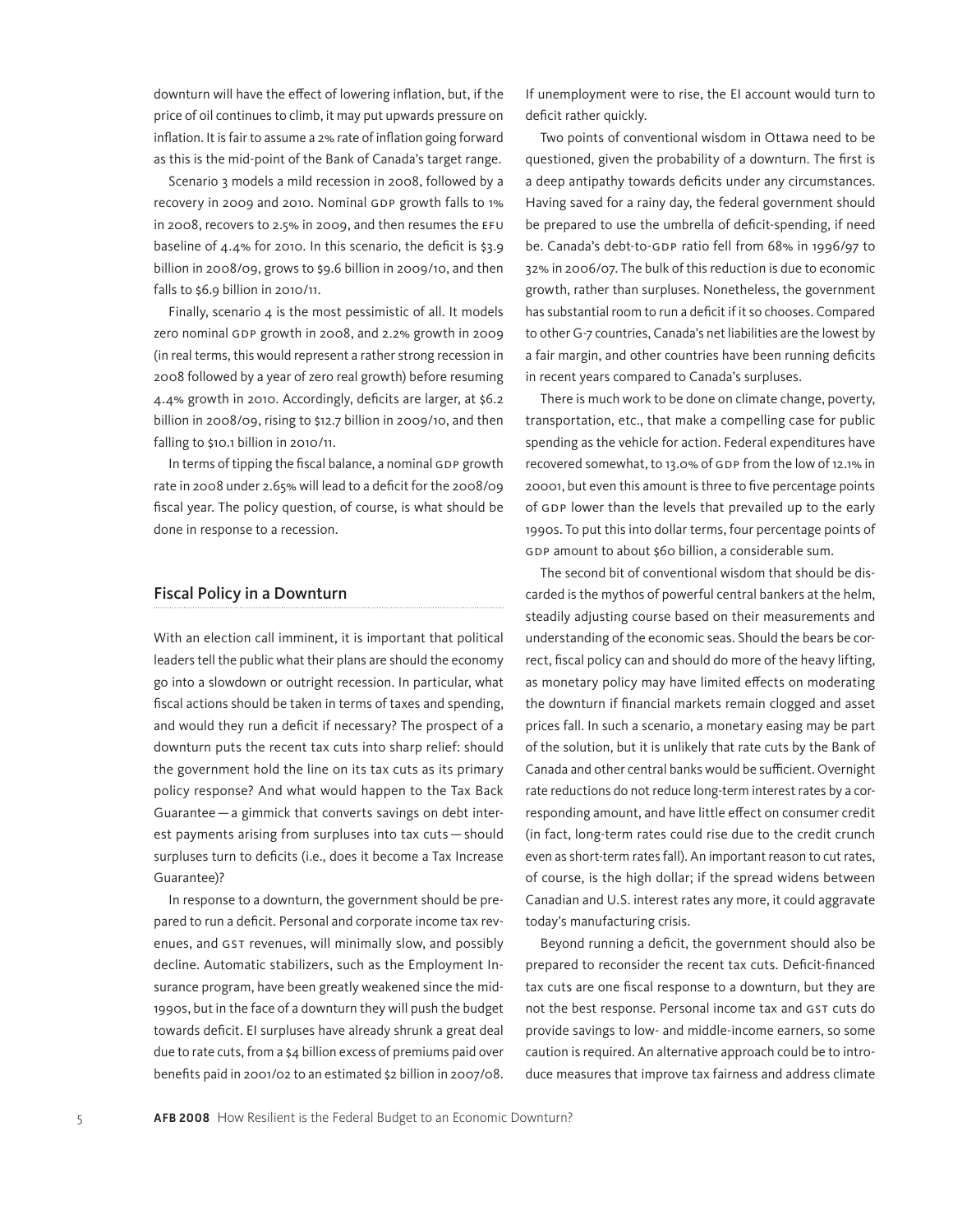change, while providing revenue for an expansion of public spending. These include: adding a new income tax bracket for upper-income earners; taxing capital gains at their full realized value; and introducing a carbon tax. These issues are described in more detail in other AFB technical papers.

Corporate tax cuts, in particular, are poorly attuned to the specific challenges facing the nation. Corporate tax cuts are justified on the grounds that they will increase investment in Canada. This is a dubious claim, as corporations invest for so many other reasons: access to resources (think oil patch), access to markets, availability of skilled labour, and energy costs are the main drivers. If Canadian rates were way out of line, there might be some justification for cutting corporate rates, but this is not the case.

Prior to the current tax-cut exercise, Canadian corporate income tax rates were already lower than in the U.S., and back in the heyday of high investment and productivity growth in the 1960s, the federal rate was 40%, or close to double the 2007 rate. It is often pointed out that the Nordic countries tax capital relatively lightly and make up their revenues elsewhere. While this is a real-world example that must be kept in mind, there is little evidence that Canadian rates are high in comparative terms.

A related claim is that Canada's rates on the margin for new investment are too high. This is the marginal effective tax rate (METR) claim, advanced by the C.D. Howe Institute and the Department of Finance. There are some questionable methodological issues in how these rates are calculated and how comparable they really are across countries.7 Even on its own terms, recent targeted measures (e.g., accelerated depreciation for manufacturers) have greatly reduced Canada's METR so that we are no longer "uncompetitive." Finally, in maintaining lower rates than the U.S., it should be kept in mind that the subsidiaries of U.S.-based corporations are taxed in the U.S. based on their global profits. Increasing those profits by lowering Canadian taxes will simply leave them paying the tax to the U.S. treasury instead of the Canadian treasury.

Most importantly, at a time when there are major challenges facing the country, the Economic and Fiscal Update squandered an important opportunity. Tax cuts will not build any affordable housing, will not reduce poverty, will not make it easier to get to work in the morning, will not improve the life chances for our children, will not improve conditions on First Nations reserves, and will do nothing to tackle climate change. Infrastructure developments, such as a major roll-out of public transportation and affordable housing, would be particularly well-timed in a downturn, especially if the construction sector is hard-hit. Strengthening EI and providing targeted assistance to hard-hit sectors would also deliver greater bang for the buck than tax cuts.<sup>8</sup>

If anything, the Harper tax cuts emulate a U.S. Republican "starve the beast" strategy, in which tax cuts deplete surpluses, and deficits are fought by spending cuts—precisely the opposite direction that is required. This approach would only worsen the core economic problem and would do double damage by worsening inequality. A deficit that precipitated spending cuts would be a grave mistake should there be a major economic downturn or recession.

*Marc Lee is the Senior Economist with the B.C. Office of the Canadian Centre for Policy Alternatives and chair of the AFB Macroeconomic Working Group. He is a frequent media commentator on public policy issues and has authored many CCPA publications looking at fiscal policy and the financing of public services, including* Eroding Tax Fairness: Tax Incidence in Canada 1990 to 2005; Is Medicare Sustainable?: A Closer Look at Aging, Technology and Other Cost Drivers in Canada's Health Care System; The Myth of Interprovincial Trade Barriers and TILMA's Alleged Economic Benefits (*with Erin Weir*); Size of Government and Economic Performance: What does the Evidence Say?, *and* Tax Cuts and the "Fiscal Imbalance." *Lee is chair of the Progressive Economics Forum, a national network of economists (progressiveeconomics.ca).*

# Acknowledgements

The author would like to thank Bruce Campbell, John Jacobs, Seth Klein, Toby Sanger, Carl Sonnen, and Erin Weir for their comments on an earlier draft of this paper. Any errors and opinions in this paper are those of the author, and do not necessarily reflect the views of the Canadian Centre for Policy Alternatives.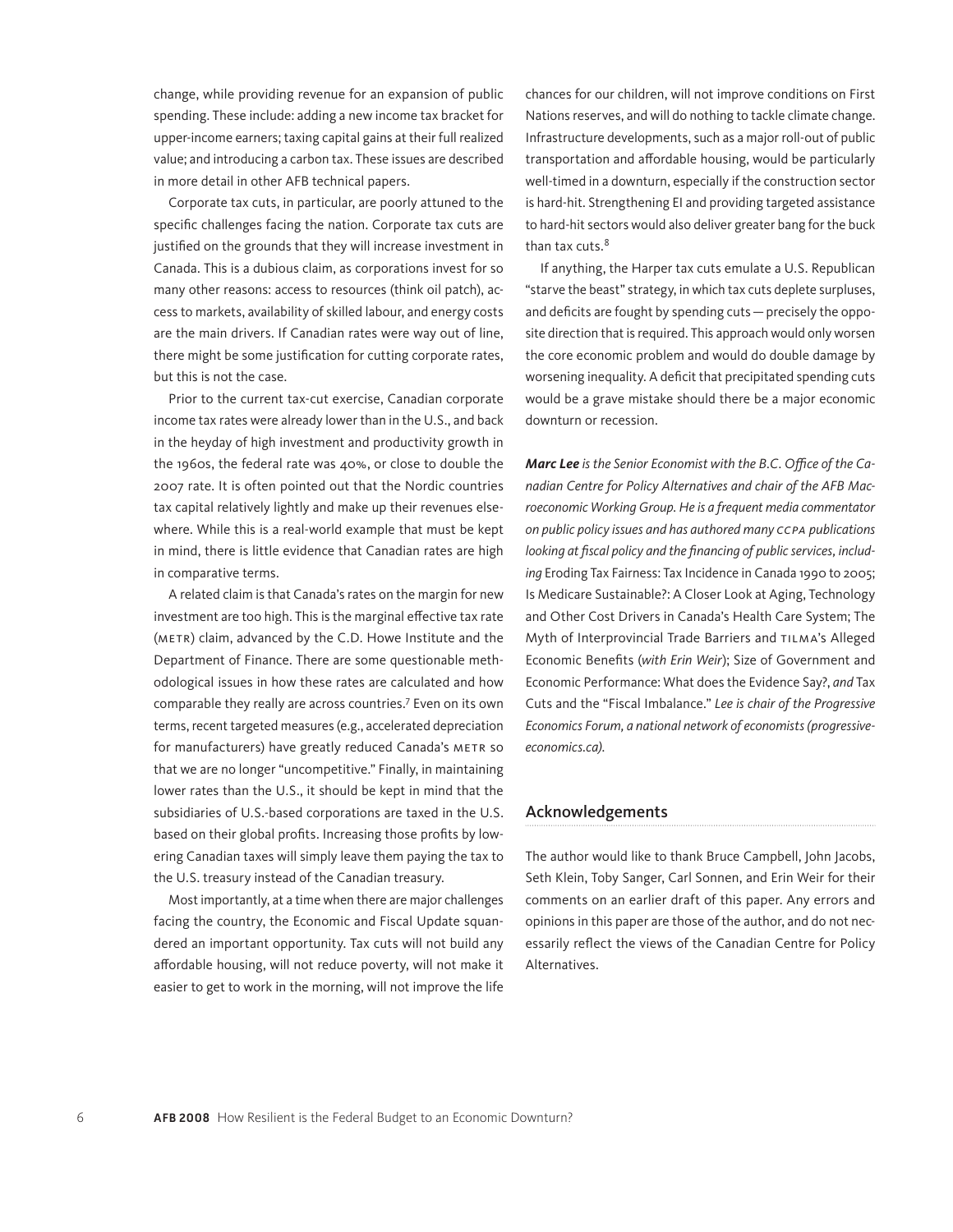#### Notes

**1** This is a temporary tax cut, as the value of the basic personal exemption was already tied to inflation. The EFU's ways and means section clarifies that the exemption is increased by about \$671 in 2007, \$298 in 2008, and a mere \$6 in 2009, above what it would have otherwise been. The value to taxpayers in each year would be 15% (the bottom bracket rate) of the respective amount.

**2** My recent tax incidence study for Canada notes that corporate income tax is a progressive tax, as the ownership of corporate Canada is fairly concentrated at the top of the income distribution. Lee, Marc. 2007. *Eroding Tax Fairness: Tax Incidence in Canada, 1990 to 2005*. Ottawa: Canadian Centre for Policy Alternatives, November.

**3** Comment by Douglas Porter, economist at BMO Nesbitt Burns, cited by Barrie McKenna (2007), "Economic Train Wreck in the US would hit Canada, Decoupled or not" in *The Globe and Mail*, December 4.

**4** Based on calculations done by Stephen Gordon on Statistics Canada data, http://worthwhile.typepad.com/worthwhile\_ canadian\_initi/2007/12/on-the-canada-u.html

**5** Prominent bear Nouriel Roubini remarks that a growing number of private sector and academic economists are in the "hard landing" camp to varying degrees. See http://www.rgemonitor.com/redir. php?sid=3&tgid=0&cid=231693

**6** Baseline revenue-to-GDP figures from the EFU are taken as given for all scenarios. Note that nominal GDP figures are used, not real GDP, as the budget estimates are presented in nominal terms.

**7** For a good critique of the METR concept, see Joe Ruggeri and Jennifer McMullin (2004), *Canada's Fiscal Advantage*. Ottawa: Caledon Institute, November.

**8** See a recent analysis by Chad Stone and Kris Cox for the Center on Budget and Policy Priorities, *Economic Policy for a Weakening Economy: Principles for Fiscal Stimulus.* January 8 2008.